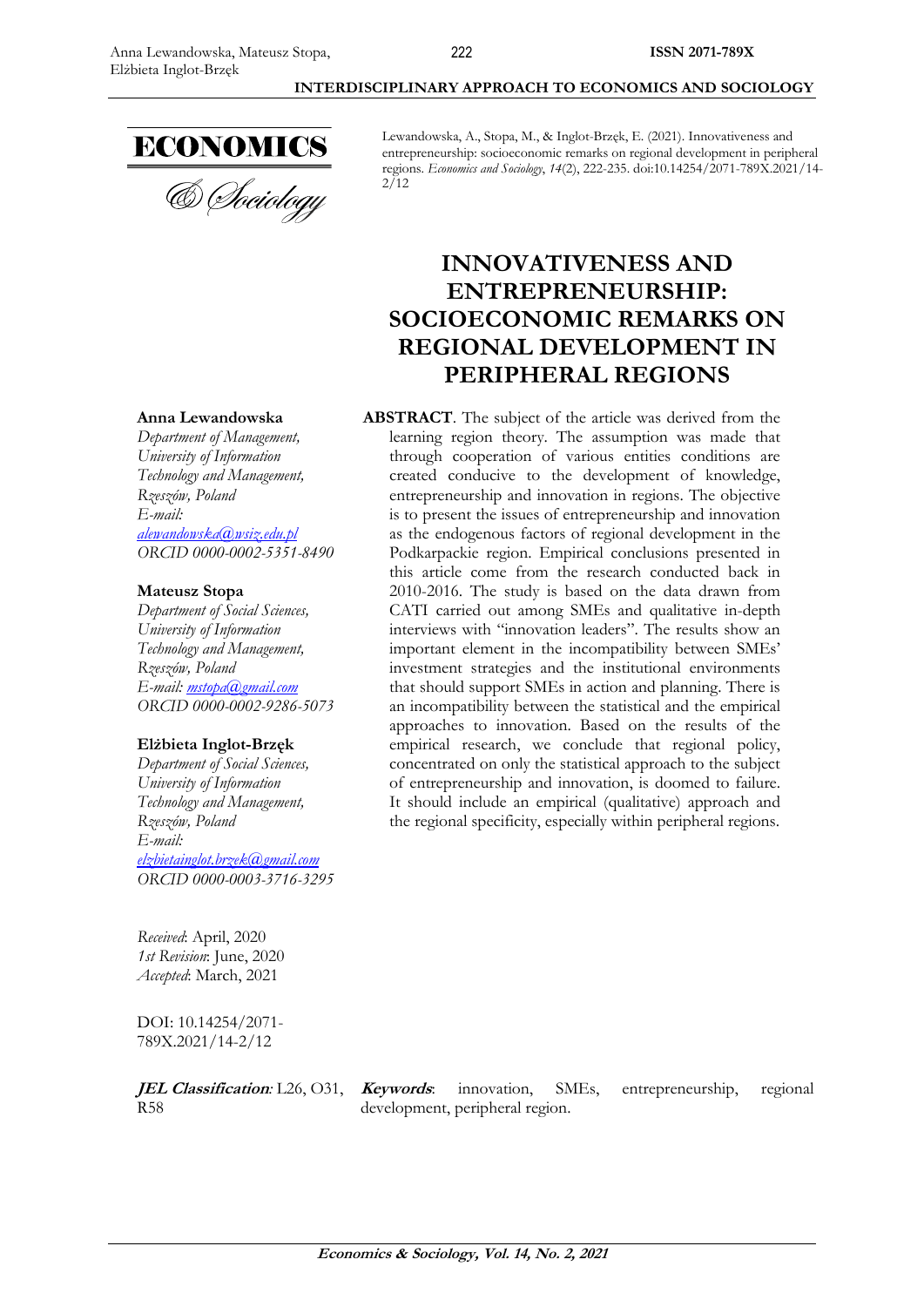# **Introduction**

The subject of this article is the issue of innovation in SMEs and entrepreneurship in the context of regional development in the peripheral regions with the specific characteristics of the voivodships of the Eastern Poland, including the Podkarpackie region. Even though SMEs and large companies have different advantages and drawbacks when it comes to innovation, SMEs provide the most conducive environment for entrepreneurship and innovation. The voivodships of the Eastern Poland are less economically developed areas (measured in GDP per capita) with high dependence on agriculture. They are characterized by a low level of human capital (namely, low levels of education and science), limited availability of territorial assets (communications and IT), low level of infrastructure, lowincome levels of the population and capacity of the local government units (Grosse, 2007). Thus, these voivodships can be defined as peripheral regions. According to Braudel's (1960) concept of long-term duration, Wallerstein's (2006) theory of core-periphery and the concept of regional culture, the peripheral character of the region of Eastern Poland will continue. At the same time, innovations implemented by SMEs are the endogenous factors which can stimulate regional development. This is a very interesting case study since it covers the peripheral regions in the peripheral countries, being remote from the traditional European centers of innovations.

The aim of this paper is to find and reveal possible incompatibility between SME investment strategies and the institutional support system in entrepreneurship and innovation context. The research methods adopted for this paper are statistical analysis of the data from CATI carried out among SMEs and qualitative structured individual interviews (in-depth interviews - IDIs) with "innovation leaders".

The paper is organized as follows. The section following this one is a literature review focusing on regional development in its economic perspective followed by a literature review on the peripheral regions in the sociological perspective. The third section presents the methodology and the data collected for this study. The empirical analysis, results, and interpretation of the results are reported in section 4, followed by the conclusion section.

# **1. Literature review**

# *1.1. Regional development in economic perspective*

Earlier theories of economic development, created on the basis of the neoliberal approach, have not assumed intervention of public authorities – the authorities had only the task of creating appropriate legislation for the free development of economic activities. In recent decades, theories more closely relating to John Keynes' (1936) doctrine are more frequent. They indicate many factors affecting the economic development of the regions, among others: they emphasize the importance of export activity - *economic base theory* (North, 1955; Rittenbruch, 1968), strengthening or creating new growth poles – *growth poles* and *geographical growth centers* (Perroux, 1964; Hirschman, 1958), regional growth centers – *core and periphery model* (Friedman, 1963), all innovative activities of entrepreneurs – *product-cycle theory* (Vernon, 1966), regional project offices establishing to develop the investment potential and effective portfolio management (Kostiukevych et al., 2020), new technologies and new industrial branches (Castells, 1994), business environment institutions, research centers (Florida, 2000), social phenomena and cultural norms (Myrdal, 1957). They also assume the need for intervention by public authorities. This is the result of accumulation of inter-regional differences. According to these assumptions, highly developed regions are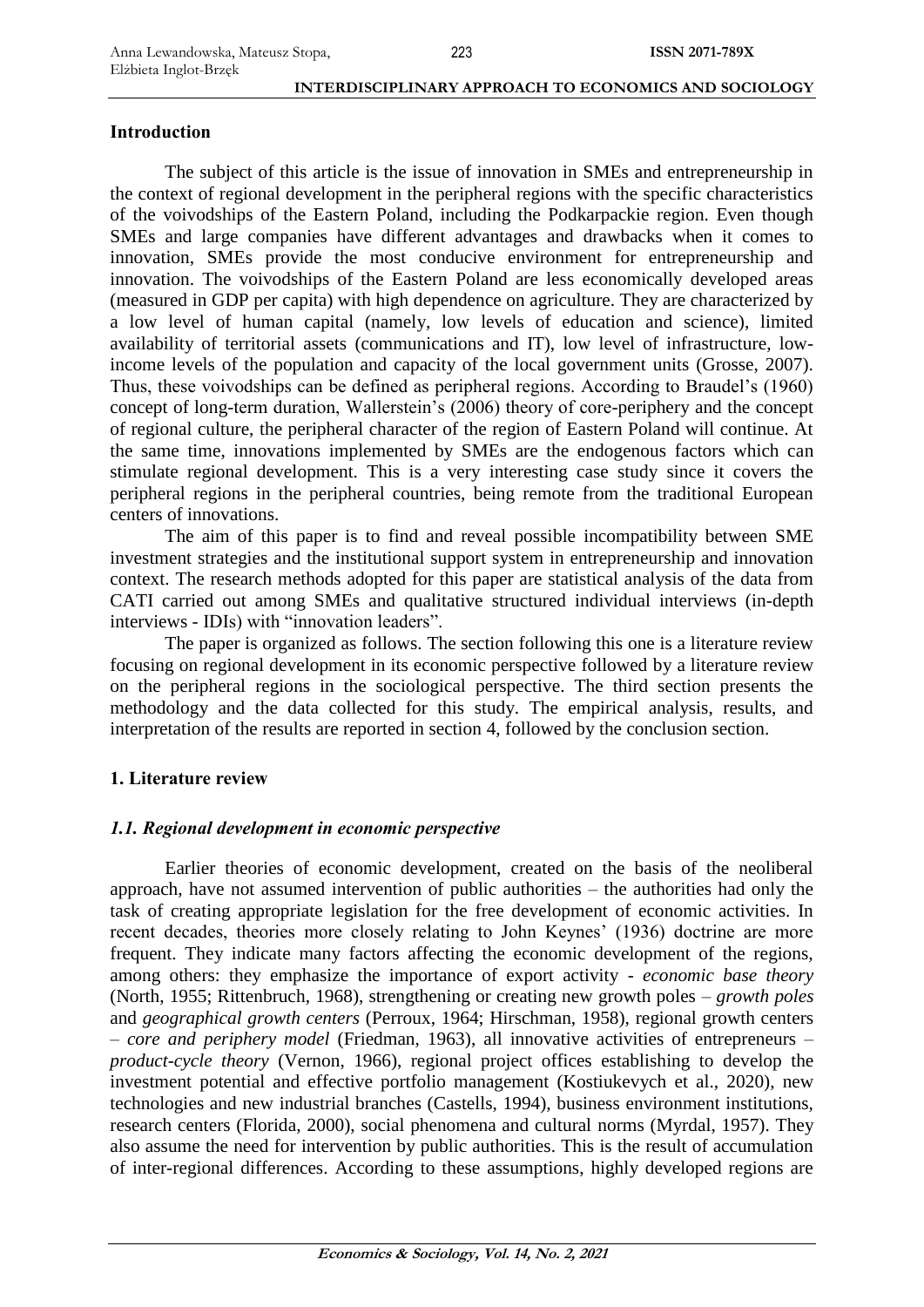becoming increasingly economically viable, and in less developed areas (peripheries) the problem areas are getting deeper. This is why some theories postulate various administrative actions, such as improving the skills of the workforce, investing in infrastructure, promoting exports, building institutions to support entrepreneurship development, disseminating innovative management and technology, and innovating (Grosse, 2007).

Many economists recognize the dominant role of technological innovation for economic development (Samuelson & Nordhaus, 2000; Zumbusch & Scherer, 2013). Schumpeter (1960) indicated innovation as a concept in which in order to maintain a high competitive position in the market, companies have to display a high level innovation. Also, many regional development theories recognize this factor as key to the development of the region. Technological change can improve economic efficiency, provide competitive advantage in external markets, and modernize economic structure in regions. Therefore, the most important element of a regional economy is knowledge and technological development. On this basis, Florida (2000) developed the *learning region theory*, which maintains constant innovation and adaptability to changing market conditions. Learning involves the interaction and cooperation of different actors by creating conditions conducive to the development of knowledge and innovation. On the other hand, public authorities should stimulate innovation and market adaptation, i.e., the development of science and research, the improvement of human resources and the supply of enterprises with modern technology (Florida, 2000).

Innovation is the result of an interactive process in which the market (individuals, organizations, e.g. firms) and non-market institutions (e.g. universities) are engaged to search for the field in which to develop. Many economists encourage public authorities to support technological development. Most often they postulate the creation of a regional innovation system (RIS) (Strzelecki, 2008). Regional authorities have a significant role in this process, supporting the development of general and specialized infrastructure, supporting research and development, creating effective measures to stimulate business innovation, and creating institutionalized support forms (regional innovation centers and research parks). In particular, innovative start-ups are an important driver of economic growth (Mueller, 2007). Similarly, Stam and Wennberg (2009) show that R&D matters for a limited but important set of new high-tech and high-growth firms, which are key in innovation and entrepreneurship policies.

The newest concept of regional development is the *smart specialization strategy* (Foray et al., 2009). Intelligent specialization is primarily to strengthen the potential for research and development at the regional level. The concept refers to the endogenous theory of regional development, according to which regional development is based on the accumulation of the factors of production and knowledge.

Many economists (Koellinger, 2008; Williams & McGuire, 2010; Audretsch et al., 2017) emphasize the importance of a suitable social and institutional climate for innovative entrepreneurship. A catalog of innovative milieus or environments for entrepreneurship is worth mentioning. First and foremost, it covers the region's research and research resources, in particular universities, and a highly qualified workforce, primarily experienced managers. The lack of skilled employees can create essential obstacles for entrepreneurship development influencing its performance (Bilan et al., 2020; Smolarek & Sułkowski, 2020). Another important element of the innovation environment is professional public administration and a high level of technical infrastructure, especially telecommunications, in the region. The appropriate infrastructure is crucial for the growth of certain industries, vital for the regional development, and regional authorities support has high importance in this regard (Adair & Adaskou, 2018; Dung et al., 2018). The next element is a high standard of living conditions, especially the quality of educational, cultural and entertainment institutions and the cleanliness and accessibility of the natural environment (Vila et al., 2015). It is also important to analyse the socio-economic relevance of social capital in the regions. Its resources are seen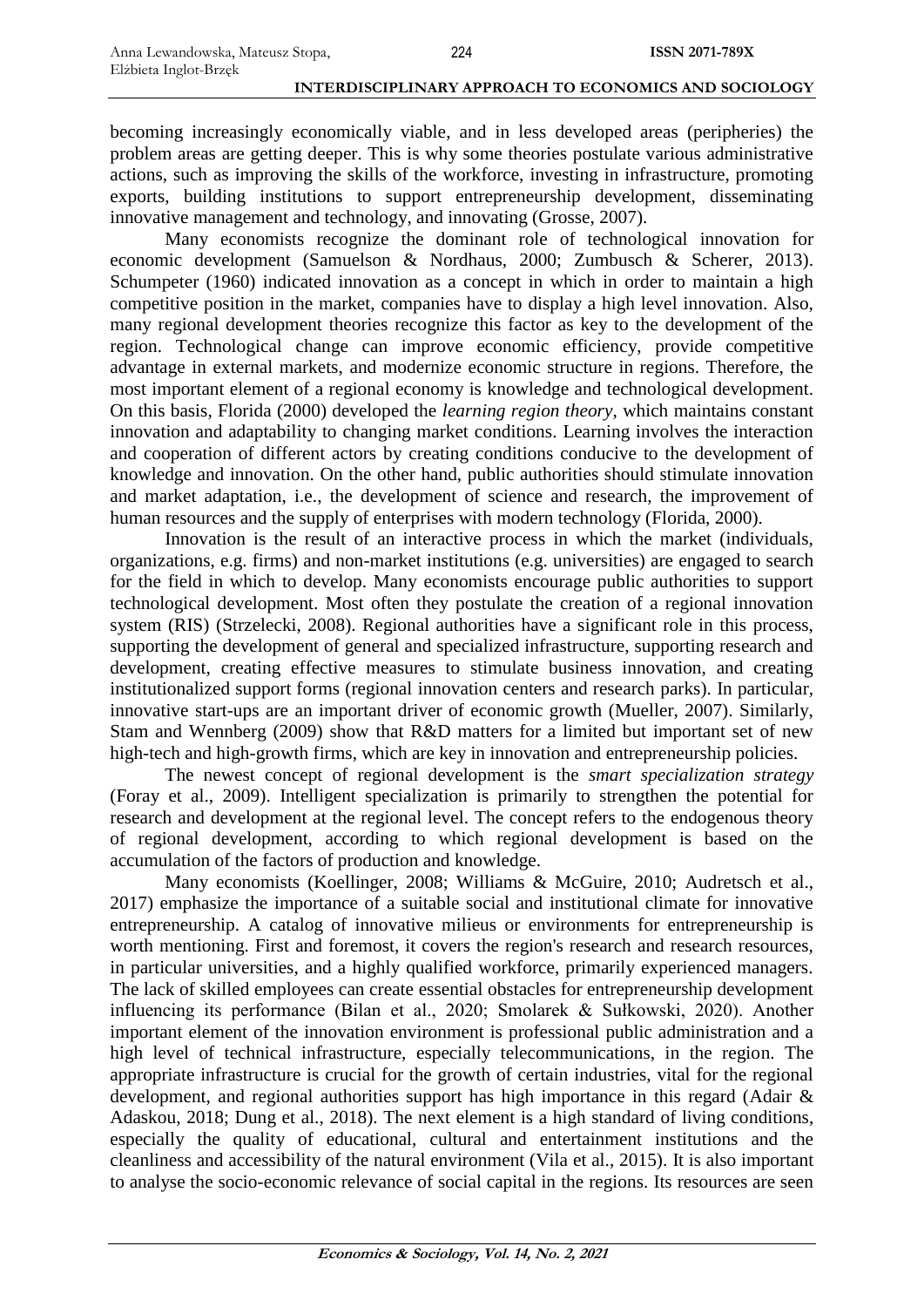as an element of regional development (Malecki, 2012). Some researchers suggest that social capital is positively closely linked to entrepreneurship (Gedajlovic et al., 2013; McKeever et al., 2014; Zainol et al., 2018) and innovations (Miguélez et al., 2011; Echebarria & Barrutia 2013; Hauser et al., 2007; Laursen et al., 2012).

To summarize this part of the argumentation, economic concepts of regional development treat regions as something given, as a tool for policy of development. There is a scarcity of theoretical economic reflection on the essence of the region and the social processes involved in this phenomenon and influencing the effectiveness of political and economic actions.

# *1.2. Peripheral region in sociological perspective*

There are at least three main groups of meanings of the region: 1) recalling the region as a tool of research, 2) pointing at the region as a tool of policy, and 3) treating the region as the object of cognition (Rykiel, 2001). In the first meaning region is used mainly by geographic sciences, the second one dominates in policy-making everyday practice, while the third relates to a subnational level of social organization. The three meanings of the region represent the evolution of the concept from a specific area separated on the basis of physical characteristics, through supplementation with economic characteristics (Regional Science) and social functions, up to cultural dimensions within a humanistic approach (Hampden-Turner & Trompenaars, 1997; Sagan, 2003). This final, contemporary meaning is well presented in the sociological definition of the region as a spatial-social entity spontaneously emerging in the long historical process, with a specific culture and consciousness of a "regional us" determining social actions (Pred, 1984; Jałowiecki & Szczepański, 2002; Paasi, 2009; Paasi & Metzger, 2016).

The historic aspect of the region is crucial for the concept of regional culture, however confusing in the context of administrative borders of the regions, which rarely reflect historic structures but almost always are a consequence of current political interests. In other words, the region is one of these social spaces where structures of long-term duration (Braudel, 1960) are confronted with usually short-term goal-oriented actual economic and political actions. One of most significant examples of such confrontation is the EU's regional policy understanding the region as a territory in which the population has an identity based on specific characteristics and which wants to develop this identity to stimulate cultural, social and economic progress (European Charter of Local Self-Government, 1985; Paasi, 2009). For the EU's regional policy one needs units with well-recognized administrative borders (despite differences in each state's administration system all are statistically treated as NUTS II) that are tools of convergence within the EU.

In the past the EU's cohesion policy has only marginally taken into account the objectives related to the development of innovative and modern technologies (Grosse, 2007). The change in cohesion policy has been seen since 2007. Among the objectives of the *Lisbon Strategy for Growth and Jobs* (European Parliament, 2000) are two main objectives: to stimulate the innovation of the European economy and to fight for growth in employment. An important aspect of the growth and employment strategy is to stimulate innovation at regional and local level (Lewandowska et al., 2019). Programs targeted at the creation of regional innovation strategies (RIS) are examples of activities pursuing the above-mentioned priorities (European Commission, 2007). A novel approach of the EU towards regional policy is a smart specialization. The idea of the development policy based on innovation and entrepreneurship focused on specific areas of specialisation is the direction set for the member states by the European Commission for the period 2014–2020. The basic assumption behind smart specialisation is to increase innovativeness and competitiveness of regions on the basis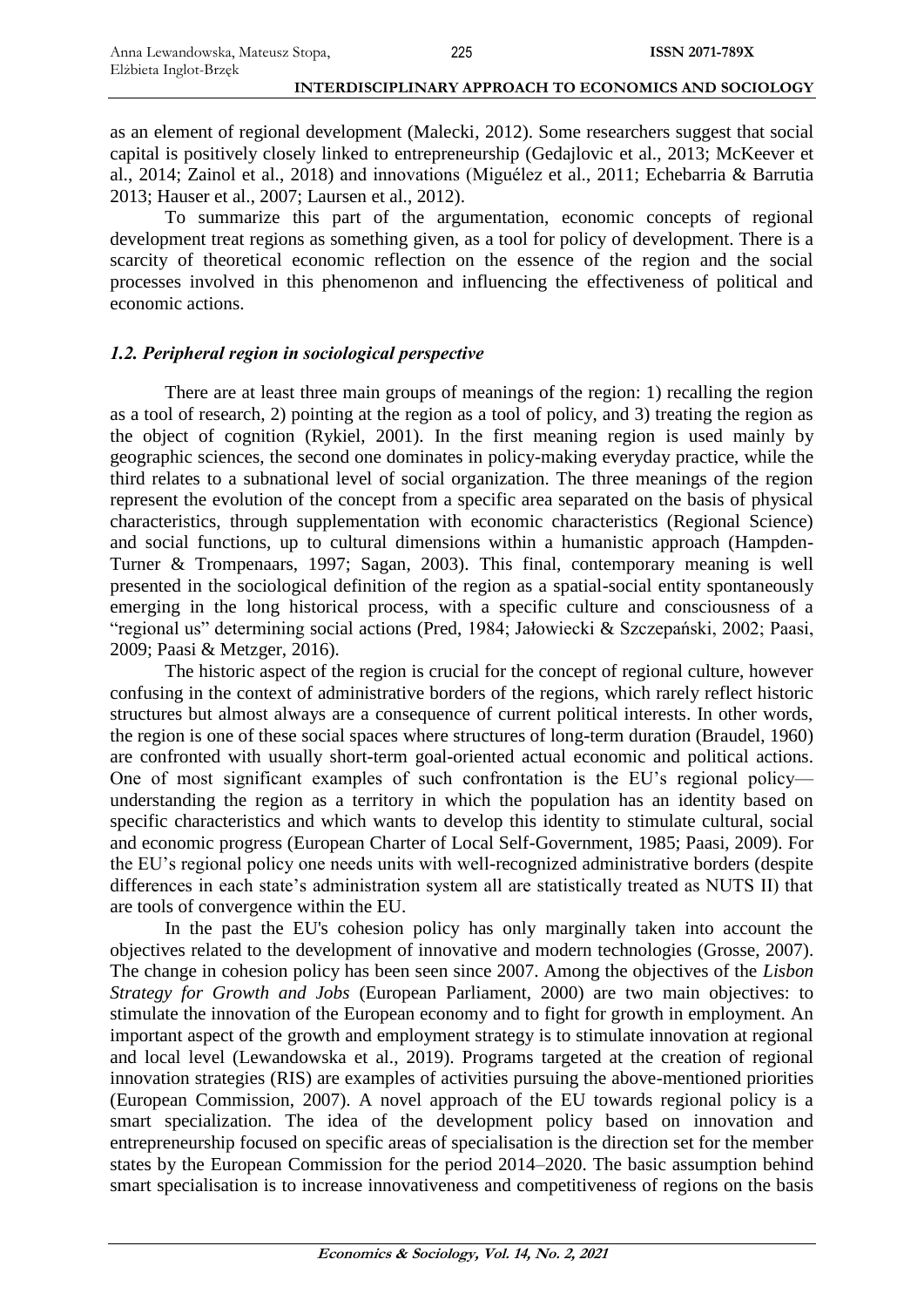of their endogenous potential and the industries that are already functioning there (European Commission, 2010). Smart growth is necessary to be able to compete on the global market (European Commission, 2014).

From a sociological point of view there is another consequence of the EU's regional policy that is called "neo-regionalism." We assign this process mainly to the EU's regional policy because of the funds that support regional governments in their region-oriented actions. This process is brings about much of the reinventing of regions on the basis of administrative units, where social, political and economic elites introduce a "new tradition" of the region – the phenomenon being part of the reflexivity typical for the late modern age (Giddens, 1991). If regionalism consists of long-term duration structures resulting in regional identity and tendencies for self-governing, then neo-regionalism consists of administrative units that need regional identity for proper implementation of regional policy objectives, and therefore need to invent new tradition (Paasi, 2009; Breuer, 2011). However, this process never takes place in a social vacuum – according to F. Braudel (1960), there are always structures of long-term duration.

Braudel's concept of long-term duration finds articulation in the theory of a worldeconomy (Wallerstein, 2006), that stresses a relation between core and periphery structures, such as states or regions. According to Wallerstein, this relation is based on historical (longterm) foundations of quasi-monopolization of production processes. These foundations tend to be quite stable, because "there have always been new core-like processes to replace those which become more competitive and then move out of the states in which they were originally located" (Wallerstein, 2006: p. 29). We find this theory especially useful in innovativeness analysis in the regional dimension, because of three main reasons: a) the EU's regional policy recognizes regions as tools of economic progress, b) to minimalize differences between core and peripheral regions of the EU in the meaning of convergence, c) mainly by financial support for entrepreneurship and innovativeness in peripheral regions.

However, Wallerstein's theory of a core-periphery relation between regions and states within a world-economy states that the asymmetry is permanent, or at least of a long-term duration. Therefore, it is not only a matter of the number of enterprises or innovations (quantitative aspect, sometimes misleading in statistics), but of the quality of them (the qualitative aspect, often omitted in statistics), probably in the first place—the higher quality the more core-like entrepreneurship or innovation.

In other words, we assumed that there are at least three main "ideal" types of SME innovation strategy. The first is "creation", when innovation becomes the core of the functioning of the firm (SMEs are interested in constant original innovations, based on internal R&D and/or tight cooperation with external R&D institutions, with the full use of external support of the institutional system). Such SMEs are described as "creators". The second is "interaction", when the innovation is not the main paradigm for the enterprise (but is important enough to be developed and supported by occasional SME cooperation with external R&D institutions and the utilitarian approach towards public financing of the innovation). This strategy is characteristic for SMEs described as "pragmatists". Finally, there is "reaction", when innovations are not the consequence of systematic reflection, but they are rather a reaction to new situation, and therefore much more random (there is no originality in innovation – the novelty of products/services/processes applies only to enterprise level; the cooperation with R&D institutions is from case to case, usually as the argument for additional public financial support). This strategy is characteristic for "imitators".

The basis of this typology is that in the matters of innovation in Wallerstein's core there is a quantitative and qualitative excess of "creators" while in Wallerstein's periphery dominate "imitators". The official definition of "innovation" is so wide that statistics such as the Regional Innovation Scoreboard may give a misleading impression when comparing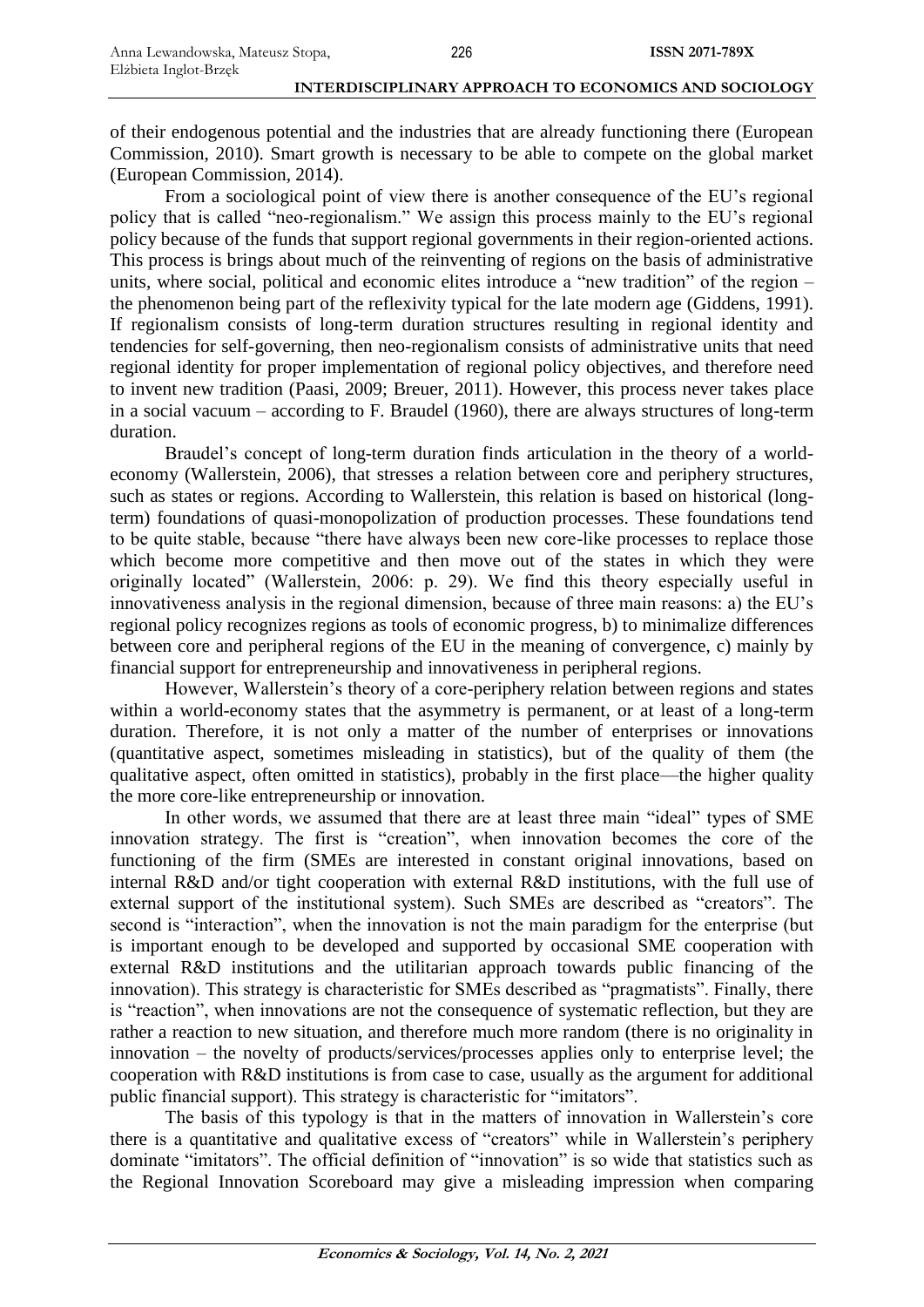different entities – such as regions (both within one state or between states). More importantly, knowledge and understanding of the approach(es) towards innovations among enterprises determine regional level innovativeness and describe the effectiveness of the institutional support system.

# **2. Methodological approach**

In our opinion the Podkarpackie region meets the conditions of a peripheral region for a few important reasons: a) it is an administrative region without any regional traditions (Stopa, 2008), b) its regional elites with "neo-regional" aspirations strengthened by the EU's funds (Stopa, 2008), c) it is among less developed regions in Poland which finds consequences in modernization policy (Crescenzi & Rodríguez-Pose, 2012), d) economics are characterized by a high share of unprofitable and fragmented agriculture and complete dominance of SMEs (Central Statistical Office of Poland). However, at the very same time, the region is among those with the highest rates of innovativeness in Poland (Regional Innovation Scoreboard, 2016), though considering only the number of innovations implemented without any distinctions due to the type of the innovations. This divergence between official statistics and theoretical remarks on the conditions for the development of innovation provided an impetus for research into the determinants of innovation in SMEs.

Empirical conclusions presented in this article come from various research conducted at different periods of time, but they all have been complete in the Podkarpackie region and with representatives of SMEs or institutions in the SME environment. It started as "Monitoring and evaluation of RIS in the Podkarpackie region" (system project: "Enhancing the institutional system of implementation of the Regional Innovation Strategy for the years 2007-2013 in the Podkarpackie region") in 2010-2014. There were four official waves of research in "Monitoring and Evaluation of RIS in the Podkarpackie region" carried out in 2011, 2012, 2013, and 2014. Each of them consisted of quantitative Computer Assisted Telephone Interviews conducted with a representative weighted sample of enterprises (approximately 404 interviews per year) and qualitative in-depth interviews with "innovation leaders" in the region (from 15 up to 22 interviews per year). This project was then continued as "The study of the impact of investments in innovation on the competitiveness of the SME sector in the Podkarpackie voivodship" in 2014-2016. In 2014, during "The study of the impact of investments in innovation on the competitiveness of the SME sector in the Podkarpackie voivodship" there was one quantitative study with 820 (419 innovative firms and 401 non-innovative firms) Computer Assisted Telephone Interviews among representative sample of the SME sector in the region, and 16 qualitative IDIs with innovative SMEs, business environment institutions (BEI), research and development (R&D) entities and local government (LG).

The paper presents the results of analysis of the data (from CATI) only for those enterprises that introduced at least one innovation in the period 2004-2011. Therefore, the maximum error for interpretations and conclusions is 5% (still at confidence level 0.95 and 0.50 fraction – unknown distribution of characteristics).

The "innovation leader" is understood as a company occupying a top position in the rankings of innovation, which had introduced at least one product innovation (a new or significantly improved product) or process innovation (a new or significantly improved process). These innovations had to be new, at least for the company that implemented them. The selection of the sample took into account the winners of the "Innovator of the Podkarpackie region" competition.

In this study, the main statistical test for relationships and dependencies was the chisquare test of independence. The analysis for variance (H Kruskal-Wallis' test for k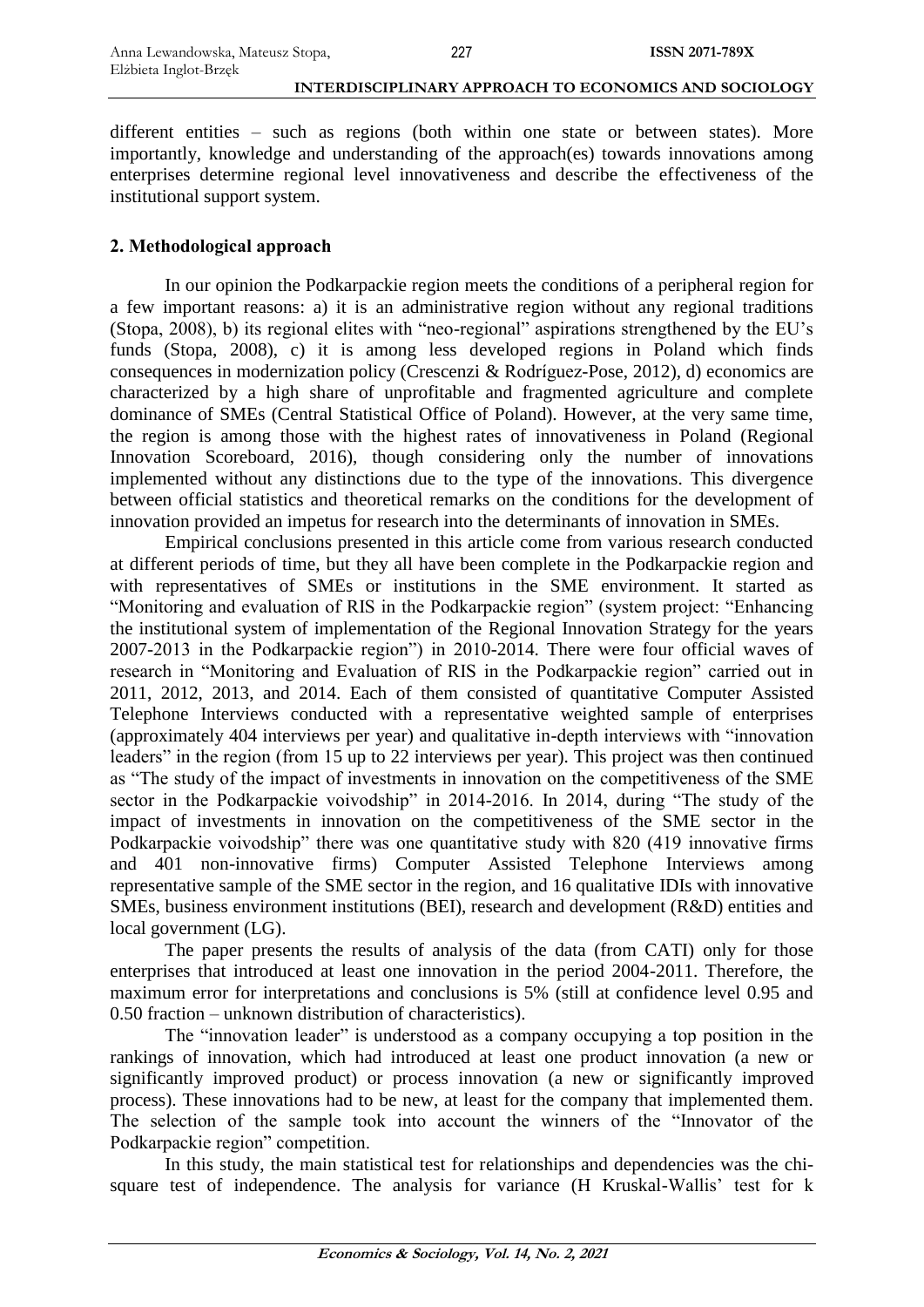independent samples) procedure was implemented to assess the statistical significance differences between averages in innovation quantity and quality due to different factors among enterprises.

### **3. Conducting research and results**

The general description of innovativeness of SMEs in the Podkarpackie region is based on research results presented in the series of "The studies on innovation of the Podkarpackie region". Approximately one third of researched SMEs in the Podkarpackie region had implemented innovations, mainly product innovations, in the years 2011-2014. What is even more important, quite the same number of them planned to implement innovation in the year after. The probability of consequent, year to year, implementation of innovations grew among these enterprises that implemented at least one innovation.

# *3.1. The quantity scale of innovation*

Analysis concentrated on factors determining innovativeness which showed that the larger SMEs (number of employees), the more profitable (the scale of investment) and the more active on external markets (the territorial range and scale of activity), the more numerous innovations had been implemented (Lewandowska & Stopa, 2016, 2019). The dependent variables in this research were engagement in research and development (scale from "only internal R+D", through "both an internal and external research", to "only external R+D", and additionally "none"), a cooperation index (as number of parties in research and development cooperation – for 32 enterprises that declared such cooperation), and an institutional support index (as the number of institutions supporting innovation in the researched enterprises). These variables added up to the readiness for innovation of each enterprise in the study.

The test for statistically significant differences in the quantity scale of innovation resulting from "independent" and "dependent" factors' influence, was based on the H Kruskal-Wallis' test for k independent samples (due to the chi-square distribution of the quantity scale of innovation). Table 1 shows the p value of the test for the variables used in this research.

| Hard factors                     | p value | Soft factors                | p value                                                 |
|----------------------------------|---------|-----------------------------|---------------------------------------------------------|
| range/scale of activities        | .000    | engagement in $R&D$         | .203                                                    |
| value of investment in 2011/2012 | .000    | cooperation index           | .154                                                    |
| number of employees in 2011/2012 | .000    | institutional support index | .065                                                    |
|                                  |         | .                           | $\sim$ $\sim$ $\sim$ $\sim$ $\sim$ $\sim$ $\sim$ $\sim$ |

Table 1. P-value of H Kruskal-Wallis' test for k independent samples

*Source:* author's study based on the results of Computer Assisted Telephone Interviews (CATI).

Factors such as engagement in R&D (own R&D departments or cooperation with external R&D institutions), cooperation with clients and partners (private and institutional) and institutional support (the use of financial support) had not affected the number of innovations in SMEs in the Podkarpackie region in a statistically significant way (Lewandowska & Stopa, 2016, 2019).

The explanation of this tendency is among the biggest obstacles of innovativeness the representatives of surveyed SMEs regularly pointed out the lack of own funds. This had been quite surprising due to the institutional support system and public funds invested in the EU's programs focused on innovativeness. Simply, the researched SMEs had not used this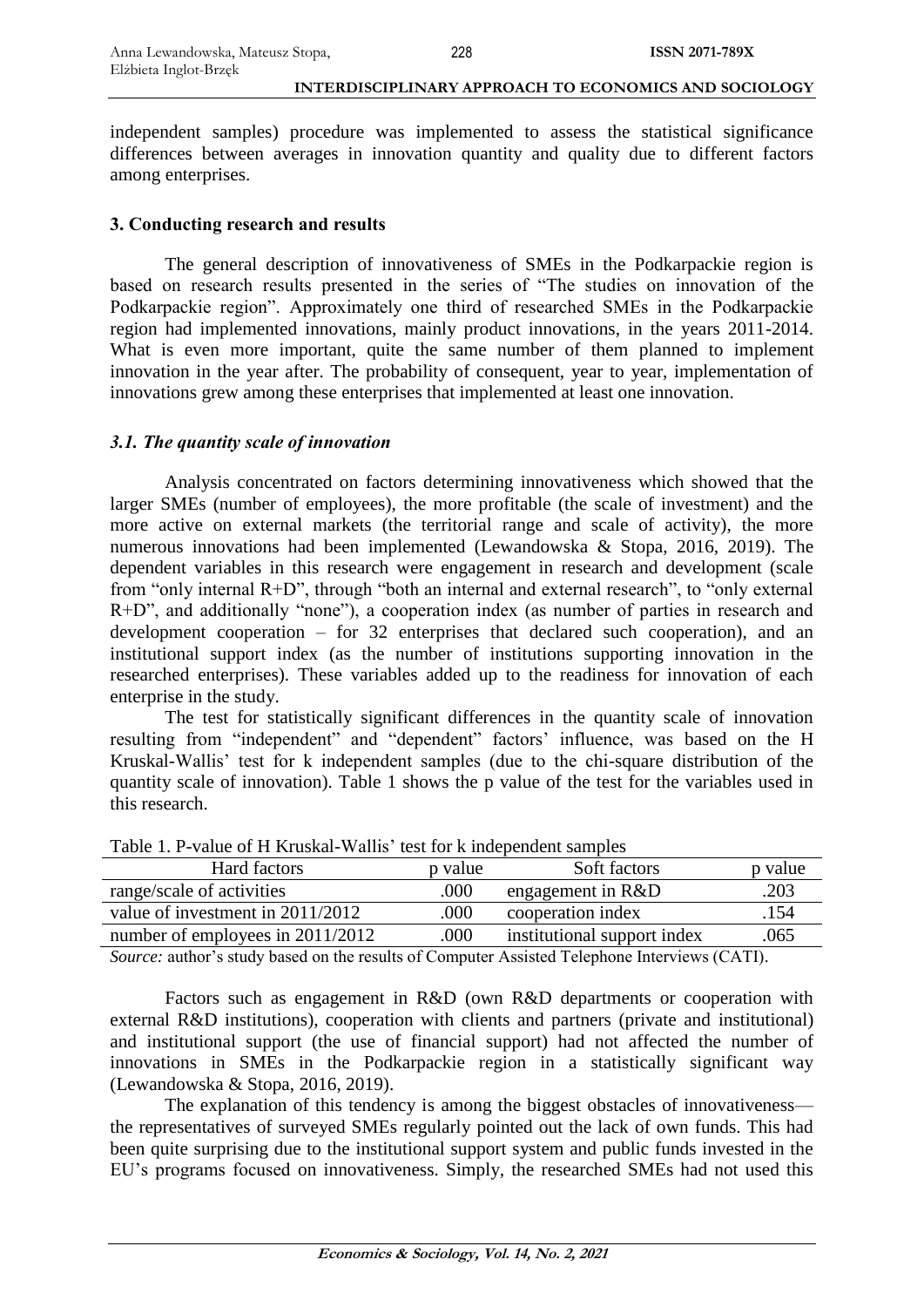institutional support explaining this reluctance by bureaucratic conditions of public support, the risk of innovation project failure along with the very rigid formal publicly financed project framework and no flexibility in recognition and adoption of innovation projects.

# *3.2. The quality scale of innovation*

Further analysis of quality of innovations implemented in researched SMEs in the Podkarpackie region showed that the majority of surveyed representatives of SMEs acknowledged that these innovations had been implemented in other companies before. Therefore, it proved that innovative SMEs in the Podkarpackie voivodship were clearly local in their perspective of functioning and competing. Moreover, these innovations were forced by attempts to catch up rather than to set the pace of the change itself. Further analysis of the quality of innovation included three different aspects: whether the innovation (new/improved product/service or new/improved process) was original or not; who inspired the innovation in the case where it was not original (local, regional, national and foreign enterprises); and who was responsible for final implementation of the innovation (enterprise itself, enterprise in cooperation with other companies, enterprise in cooperation with R&D institutions, mainly other companies) (Lewandowska & Stopa, 2016, 2019).

Tables 2 and 3 present the p-value of the test for the factors indicated above for originality of new/improved products/services and processes.

|                  |  |  |  |  | Table 2. P-value of chi-square independence test for originality of new/improved |
|------------------|--|--|--|--|----------------------------------------------------------------------------------|
| product/services |  |  |  |  |                                                                                  |

| Hard factors                     | p value | Soft factors                | p value |
|----------------------------------|---------|-----------------------------|---------|
| range/scale of activities        | .009    | engagement in $R&D$         | .040    |
| value of investment in 2011/2012 | .244    | cooperation index           | .090    |
| number of employees in 2011/2012 | .096    | institutional support index | .879    |
|                                  |         |                             |         |

*Source:* author's study based on the results of Computer Assisted Telephone Interviews (CATI).

|  | Table 3. P-value of chi-square independence test for originality of new/improved processes |  |  |  |  |
|--|--------------------------------------------------------------------------------------------|--|--|--|--|
|  |                                                                                            |  |  |  |  |

| Hard factors                     | p value | Soft factors                                                                                                                                                                                                                                                                                     | p value                            |
|----------------------------------|---------|--------------------------------------------------------------------------------------------------------------------------------------------------------------------------------------------------------------------------------------------------------------------------------------------------|------------------------------------|
| range/scale of activities        | .388    | engagement in $R&D$                                                                                                                                                                                                                                                                              | .155                               |
| value of investment in 2011/2012 | .348    | cooperation index                                                                                                                                                                                                                                                                                | .454                               |
| number of employees in 2011/2012 | .814    | institutional support index                                                                                                                                                                                                                                                                      | .867                               |
|                                  |         | $\mathbf{1}$ and $\mathbf{1}$ and $\mathbf{1}$ and $\mathbf{1}$ and $\mathbf{1}$ and $\mathbf{1}$ and $\mathbf{1}$ and $\mathbf{1}$ and $\mathbf{1}$ and $\mathbf{1}$ and $\mathbf{1}$ and $\mathbf{1}$ and $\mathbf{1}$ and $\mathbf{1}$ and $\mathbf{1}$ and $\mathbf{1}$ and $\mathbf{1}$ and | $\sim$ $\sim$ $\sim$ $\sim$ $\sim$ |

*Source:* author's study based on the results of Computer Assisted Telephone Interviews (CATI).

The engagement in R&D and the range/scale of activities influenced the originality of product/service innovation. Enterprises that did have their own R&D section or cooperated with external R&D institutions and operated on a wider scale than local or regional more often introduced original product/service innovation. Actually, these two factors were the only ones that correlated significantly. What is more, process innovations were independent of any of the indicated factors.

The less cooperation with an R&D institutional system, the more local was the innovation inspiration – in both cases (products/services: p-value .040: Kendall's tau-b=-.140 and processes: p-value .013: Kendall's tau-b=-.212).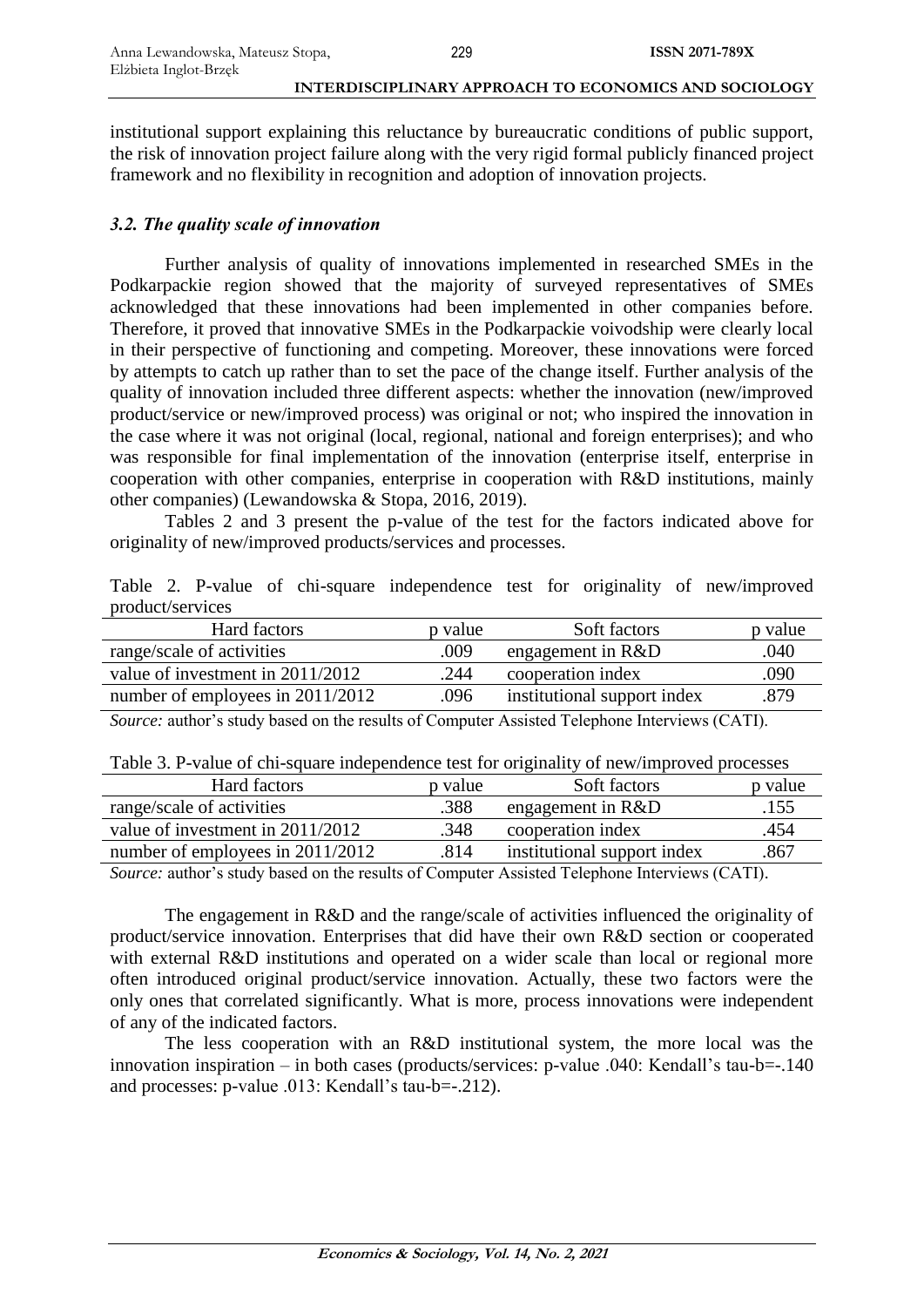### *3.3. Innovation strategy in different perspectives*

Statistical data from the surveys need more in-depth context for proper interpretation. IDIs with the representatives of the most innovative SMEs in the Podkarpackie region give such perspective. Entrepreneurs understood innovation in a very practical manner – innovation had been anything that increased, in any respect, the level of technology used in the SME. It had not been at all, in this perspective, groundbreaking change but very often a slightly modified existing solution, which, however, qualitatively had changed the situation of the company (Lewandowska & Stopa, 2018).

The small and medium enterprises' perspective reveals a crucial internal contradiction: on one hand innovativeness is the main source of income, but on the other hand it needs great amounts of expenditures that could lead to the risk of bankruptcy due to the perspective of long-term, and more potential than guaranteed, profit from the innovation. Crucial reference points for evaluation of any new ideas in SME perspective were the costs of innovation and potential profit from the innovation. Therefore, these SMEs quite commonly tried to transfer the risks to the client who had become one of the important parties of the innovation process (parties that are often external to the region). Such a strategy allowed them to disperse potential threats and in the same time gain additional financing for innovation. The same criteria of risk had been used by innovation leaders to evaluate public financial support – rigid formal frameworks of the EU projects had been perceived in categories of possible threat to the SMEs existence (in the case of a possible unsuccessful project financed from public sources) (Lewandowska & Stopa, 2018). Additionally, the representatives of small and medium enterprises perceived the regional system of innovation support as not fully transparent and equal to all participants. In practice, it results in conscious resignation from public financial support and financing the innovation from own sources and along with a client. Therefore, when speaking of "cooperation in innovation", SME representatives concentrated on "no external financial support".

Regional R&D institutions were focused rather on an educational role because of their dependency and attribution to public universities (all but one have been created at universities). Because of the high costs of research they had been forced to garner as much public financing as possible, therefore they looked for cooperation with SMEs within the EU's programs for innovativeness, but at the very same time they competed for these funds with all other SMEs which they had not cooperated with (Lewandowska & Stopa, 2018). What was quite typical for interviews with the representatives of R&D institutions in the Podkarpackie region was that their cooperation in innovation with enterprises was understood as education of future human resources that would trigger further innovativeness. R&Ds had been perceived by respondents as tools for technological, economic and social development of the region (Lewandowska & Stopa, 2018).

The most crucial internal contradiction in cooperation of R&D with firms is the fact that all their infrastructure is built thanks to public financial support, therefore they are unable to use it commercially for at least five years. The opinions these surveyed R&D representatives on publicly financed projects were quite similar to those formulated by SMEs – external financial support is not as transparent as it should and that competing with public universities and their R&D units is difficult.

In the case of business environment institutions (BEI), the argument is not as consistent as in the SME and R&D perspectives. Regional business environment institution (BEI) representatives stressed that innovativeness had not been in the center of their main domain – which had been supporting entrepreneurship in general. Within such an understood goal, BEIs had decided to provide some sophisticated services such as laboratories, 3D printers, advanced measuring machines or machining centers for testing prototypes.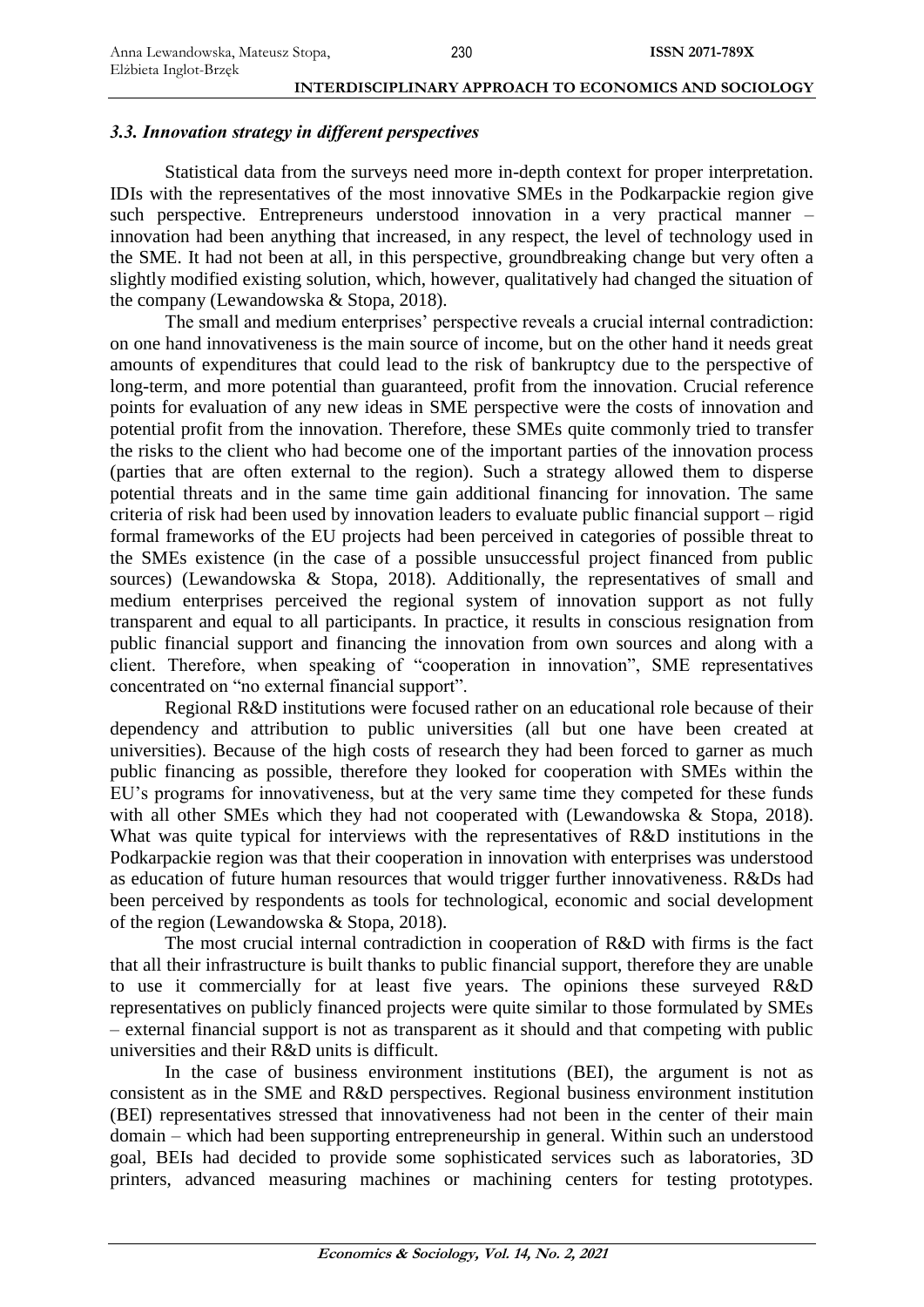Entrepreneurship support meant to BEIs the starting point in building new cooperation, as the response to the needs of innovative enterprises. The main goal of such a strategy was to facilitate the innovation process by consulting (due to and in opposition to "unreliable external financial support") (Lewandowska & Stopa, 2018).

# **Conclusion**

The debate over entrepreneurship and innovation is everlasting. Little is known on whether company-level evaluation of regional policy has effects, especially in a peripheral region. We have presented a case study of a less developed region under regional development-stimulating entrepreneurship and innovation. Our findings can clarify relations between investment strategies of SMEs and institutional environments that should support SMEs in action and planning. We show the case where both investment strategies SMEs and institutional environments had some incompatibility.

In our opinion such empirical results reflect the innovativeness of small and medium enterprises in a peripheral region, giving an opportunity to portray and analyze more complex processes that stand behind the statistical score of the region. We are convinced that policy, programs and actions concentrated on only one aspect of entrepreneurship and innovativeness are actually doomed to failure unless they take into account regional specificity. If the region is to be a tool for development policy, the latter should include the relation between core and peripheries and its immanent asymmetry. The weakness of a peripheral region lies in the lack of the culture of entrepreneurship in general and innovativeness in detail, which finds consequences in an incompatibility between SMEs investment strategies and the institutional environments that should (at least theoretically) support SMEs in action and planning.

In practice, in peripheral regions SMEs finance their innovativeness by themselves, investing in relatively safe and already confirmed solutions expected by the clients. This means that innovativeness of the SME sector is highly dependent on factors such as the size of the company, the market it acts on and potential core-orientation. In Wallerstein's worldeconomy this is nothing more than just a simple transfer of more competitive processes towards cheaper peripheries. Considering the weakness of peripheries, SMEs actually compete with the supporting institutions of their environments.

Professor Dariusz Wojakowski describes this process as the "Lukasiewicz complex" (in a private conversation): in the 19th century Jan Józef Ignacy Łukasiewicz, a Polish pharmacist and entrepreneur invented the oil lamp, starting the oil industry in Europe. However, this technology was already outdated compared to development of electricity and the lightbulb. It does not mean that this innovation did not change the lives of Europeans but one hundred years later it was completely withdrawn.

There is a need for further research to learn of SME innovation strategy differences and analysis of how SME innovation affects strategy effectiveness is needed. Studies of a similar sample in other regions or countries would serve to consolidate these findings and aid considerations of future directions for research.

# **Acknowledgement**

This research was performed in the framework of the state budget and European Union funds project. Grant number WND-POKL.08.02.02-18-001/08 «Monitoring and Evaluation of RIS in the Podkarpackie region (system project: "Enhancing the institutional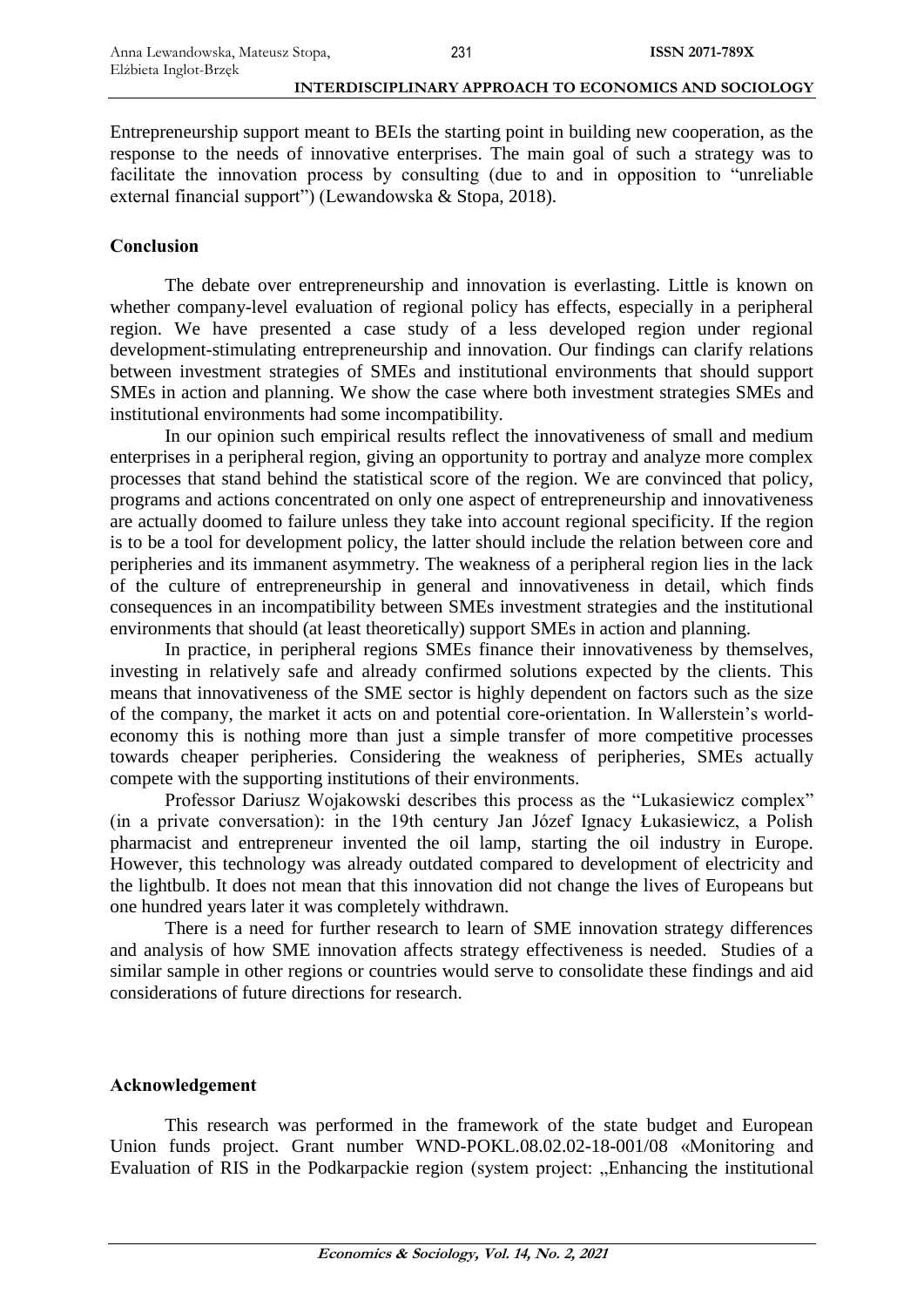system of implementation of the Regional Innovation Strategy for the years 2007-2013 in the Podkarpackie region") (2009-2014), University of Information Technology and Management (UITM) in Rzeszów.

This project was continued as "The study of the impact of investments in innovation on the competitiveness of the SME sector in the Podkarpackie voivodship" (2014-2016) which was financed from the funds granted to the University of Information Technology and Management as a grant for the maintenance of research potential.

### **References**

- Adair, P., & Adaskou, M. (2018). The capital structure of mature French SMEs and impact of the great recession: A dynamic panel data analysis (2002-2010). *Economics, Management and Sustainability, 3*(2), 60-75. https://doi.org/10.14254/jems.2018.3-2.5.
- Audretsch, D.B., Obschonka, M., Gosling, S.D., & Potter, J. (2017). A new perspective on entrepreneurial regions: Linking cultural identity with latent and manifest entrepreneurship. *Small Business Economics*, *48*(3), 681-697. https://doi.org/10.1007/s11187-016-9787-9.
- Bilan Y., Mishchuk, H., Roshchyk, I., & Joshi, O. (2020). Hiring and retaining skilled employees in SMEs: Problems in human resource practices and links with organizational success. *Business: Theory and Practice*, *21*(2), 780-791. https://doi.org/10.3846/btp.2020.12750
- Braudel, F. (1960). History and the social sciences: The long duration. *American Behavioral Scientist*, 3(6), 3-13. https://doi.org/10.1177/000276426000300601.
- Breuer, Ch. B. (2011). *The regional Puzzle: How regions and encompassed Actors are involved in EU regional policy*. European Regions. LIT. VERLAG.
- Castells, M. (1996). *The rise of the network society: The information age: economy, society, and culture*. Wiley-Blackwell.
- Crescenzi, R., & Rodríguez-Pose, A. (2012) Infrastructure and regional growth in the European Union. *Papers in Regional Science*, *91*(3), 487-513. https://doi.org/10.1111/j.1435-5957.2012.00439.x.
- Dung, H. C., Thanh, P. T. K., Oanh, D. V., & Long, N. H. (2018). Local government involvement in small tourism firms investment: The case of Phu Tho Province, Vietnam. *Economics and Sociology, 11*(2), 97-111. doi:10.14254/2071-789X.2018/11- 2/7
- Echebarria, C., & Barrutia, J. M. (2013). Limits of social capital as a driver of innovation: An empirical analysis in the context of European regions. *Regional Studies*, 47(7), 1001- 1017. https://doi.org/10.1080/00343404.2011.603720
- *European Charter of Local Self-Government*, 1985, ETS No. 122.
- European Commission. (2007). *Growing Regions, growing Europe: Fourth report on economic and social cohesion*. Luxembourg: Office for Official Publications of the European Communities.
- European Commission. (2010). *Europe 2020 A strategy for smart, sustainable and inclusive growth*, Communication from the Commission, Brussels, COM(2010) 2020 final from 3.3.2010.
- European Commission. (2014). *Sixth report on economic, social and territorial cohesion. Investment for jobs and growth. Promoting development and good governance in EU regions and cities*. Luxembourg: Office for Official Publications of the European Union.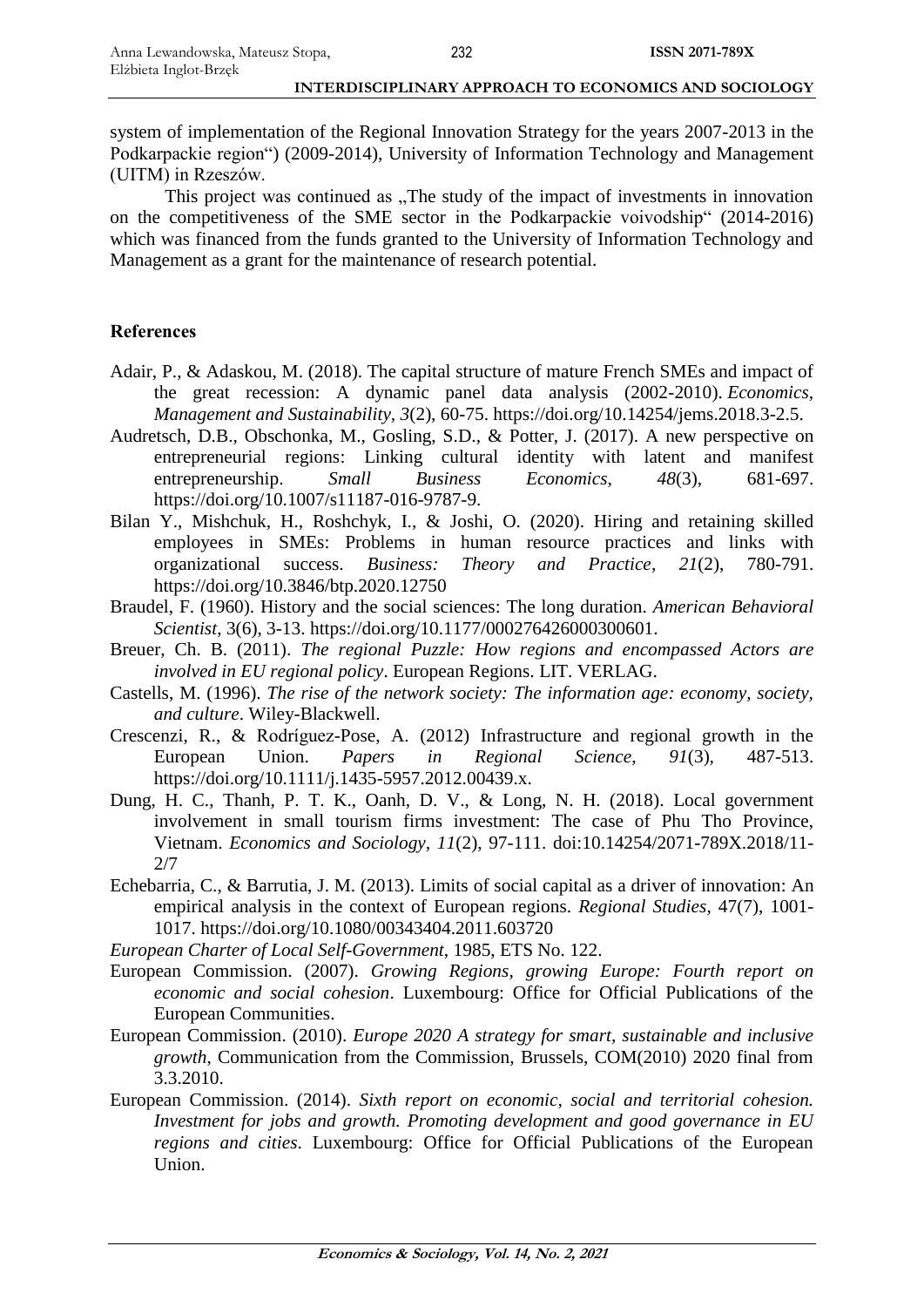- European Parliament. (2000). *Resolution on the Special European Council to be held in Lisbon*, COM(2000) OJ C 377, 29.12.2000.
- Florida, R. (2000). *The learning region*. In: Z.J. Acs (Eds.), *Regional Innovation, Knowledge and Global Change*. London: Pinter.
- Foray D., David, P. A., & Hall, B. (2009). *Smart Specialisation: The concept*. In: *Knowledge for Growth: Prospect for Science, Technology and Innovation*. EUR 24047, European Union.
- Gedajlowic, E., Honig, B., Moore, C.B., Payne, G. T., & Wright, M. (2013). Social Capital and Entrepreneurship: A Schema and Research Agenda. *Entrepreneurship Theory And Practice*, 37(3), 455-478. https://doi.org/10.1111/etap.12042.
- Giddens, A. (1991). *Modernity and Self-identity: Self and Society in the Late Modern Age*. Stanford University Press.
- Grosse, T.G. (2007). *Innowacyjna gospodarka na peryferiach?.* Warszawa: Instytut Spraw Publicznych.
- Hauser, C., Tappeiner, G., & Walde, J. (2007). The learning region: The impact of social capital and weak ties on innovation. *Regional Studies*, 41(1), 75–88. https://doi.org/10.1080/00343400600928368.
- Hirschman, A. O. (1958). *The strategy of Economic Development*. New Haven.
- Hampden-Turner, Ch. & Trompenaars, A. (1997). *Riding The Waves of Culture: Understanding Diversity in Global Business*. *New York:* McGraw Hill. 2 edition.
- Jałowiecki, B., & Szczepański, M.S. (2002). *Rozwój lokalny i regionalny w perspektywie socjologicznej*. Tychy: Śląskie Wydawnictwo Naukowe.
- Koellinger, P. (2008). Why are some entrepreneurs more innovative than others?. *Small Business Economics*, 31(1), 21-37. doi: 10.1007/s11187-008-9107-0.
- Kostiukevych, R., Melnyk, L., Krulický, T., Kostiukevych, A., & Melnyk, L. (2020). A valueoriented approach to portfolio management of regional development projects and their financial support. *Journal of International Studies, 13*(4), 155-170. doi:10.14254/2071- 8330.2020/13-4/11
- Laursen, K., Masciarelli, F., & Prencipe, A. (2012). Regions matter: How localized social capital affects innovation and external knowledge acquisition. *Organization Science*, 23(1), 177–193. https://doi.org/10.1287/orsc.1110.0650.
- Lewandowska, A., & Stopa M. (2019). Do SME's innovation strategies influence their effectiveness of innovation? Some evidence from the case of Podkarpackie as peripheral region in Poland. *Equilibrium. Quarterly Journal of Economics and Economic Policy*, 14(3), 521-536. https://doi.org[/10.24136/eq.2019.025](https://doi.org/10.24136/eq.2019.025)
- Lewandowska, A. Pater, R., & Cywiński, Ł. (2019). Determinants of business innovation in the Regional Innovation System context. Policy implications for a less developed region. *Studia Regionalne i Lokalne*, 1(75), 5-27. https://doi.org/10.7366/1509499517501.
- Lewandowska, A., & Stopa, M. (2018). SME's innovativeness and institutional support system: The local experiences in qualitative perspective. *Oeconomia Copernicana. Quarterly Journal*, 9(2), 333-351.
- Lewandowska, A., & Stopa, M. (2016). Innovation strategies in SMEs. Some evidence from the case of Podkarpackie, Poland. *Modern Management Review*, 21,23(4), 147-158.
- McKeever, E., Anderson, A., & Jack, S. (2014). Entrepreneurship and mutuality: Social capital in processes and practices. *Entrepreneurship & Regional Development*, 26(5–6), 453–477. https://doi.org/10.1080/08985626.2014.939536.
- Malecki, E. J. (2012). Regional social capital: Way it metters. *Regional Studies*, 46(8), 1023– 1039. doi: 10.1080/00343404.2011.607806.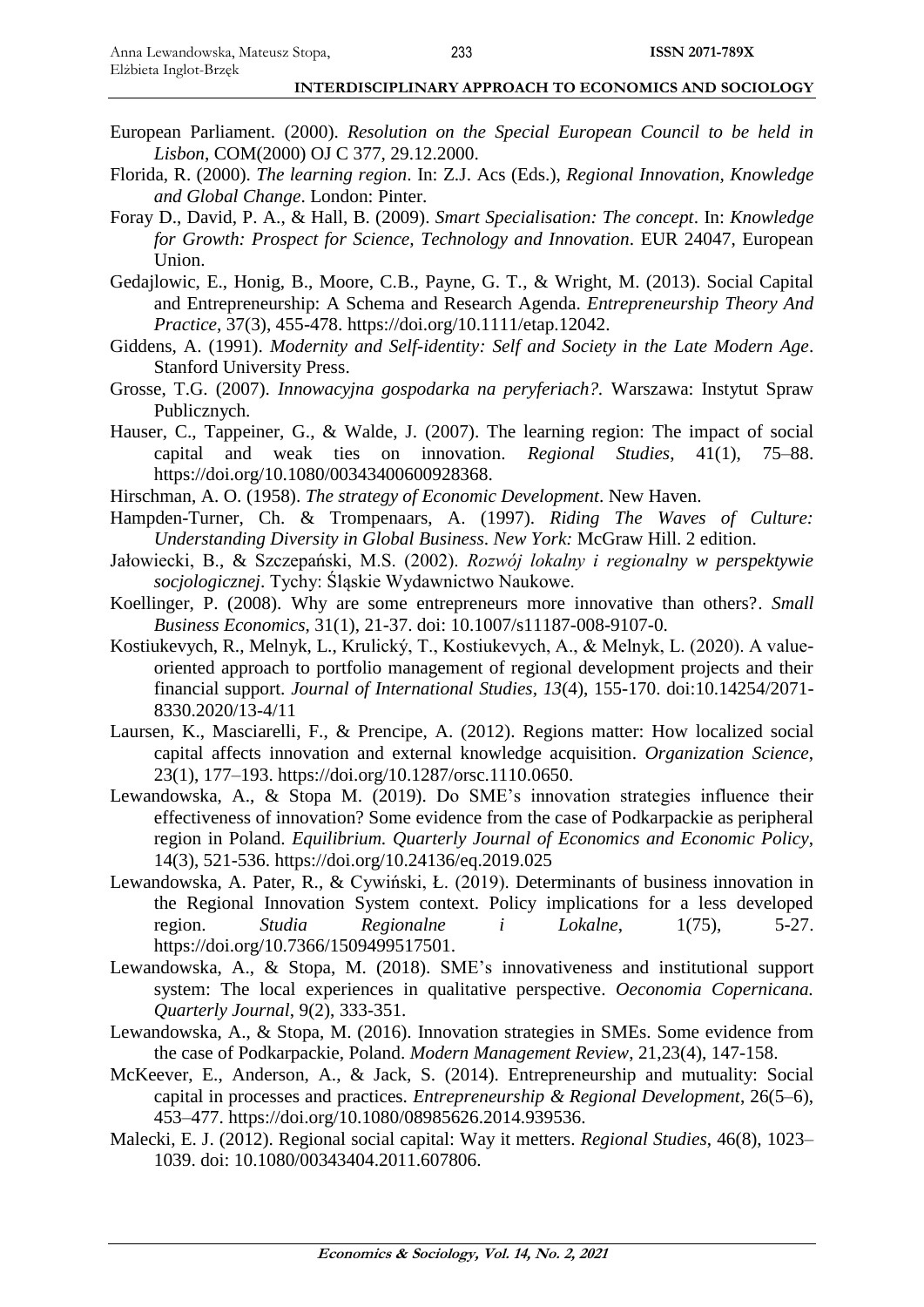- Miguélez, E., Moreno, R., & Artís, M. (2011). Does social capital reinforce technological inputs in the creation of knowledge? Evidence from the Spanish regions. *Regional Studies*, 45(8), 1019–1038. https://doi.org/10.1080/00343400903241543.
- Mueller, P. (2007) Exploiting entrepreneurial opportunities: The impact of entrepreneurship on growth. *Small Business Economics*, 28 (4), 355-362. https://doi.org/10.1007/s11187- 006-9035-9.
- Myrdal, G. (1957). *Economic theory and underdeveloped regions*. London: Duckworth.
- Paasi, A. (2009). The resurgence of the 'Region' and 'Regional Identity': Theoretical perspectives and empirical observations on regional dynamics in Europe. *Review of International Studies*, 35(S1), 121–146. https://doi.org/10.1017/S0260210509008456.
- Paasi, A., & Metzger, J. (2017). Foregrounding the region. *Regional Studies*, 51(1), 19-30. https://doi.org/10.1080/00343404.2016.1239818.
- Pred, A. (1984). Place as historically contingent process: Structuration and time-geography of becoming place. *Annals of the Association of American Geographers*, 74(2), 279-297. https://doi.org/10.1111/j.1467-8306.1984.tb01453.x.
- Rykiel, Z. (2001). *Krytyka teorii regionu społeczno-ekonomicznego*. Białystok: Wyższa Szkoła Finansów i Zarządzania w Białymstoku.
- Sagan, I. (2004). Współczesne studia regionalne teoria i metodologia, a także praktyka. *Studia Regionalne i Lokalne*, 2(16), 25-39.
- Samuelson, P.A., & Nordhaus W.D. (2000). *Ekonomia 2.* Warszawa: Wydawnictwo Naukowe PWN.
- Schumpeter, J. (1960). *Teoria rozwoju gospodarczego*. Warszawa: Wydawnictwo Naukowe PWN.
- Smolarek, M., & Sułkowski, Ł. (2020). Job satisfaction among SMEs employees in fibres & textiles of the CEE countries. *Economics and Sociology*, *13*(2), 181-209.
- Stackelberg, K., & Hahne, U. (1998). *Teorie rozwoju regionalnego*. In: S. Golinowska (Eds.), *Rozwój ekonomiczny regionów. Rynek pracy. Procesy migracyjne Polska, Czechy, Niemcy* (Raport IPiSS, z. 16). Warszawa.
- Stam, E., & Wennberg, K. (2009). The roles of R&D in new firm growth. *Small Business Economics*, 33(1), 77-89. https://doi.org/10.1007/s11187-009-9183-9.
- Stopa, M. (2008). *New boundries. Regional consciousness in the Polish Subcarpathian Voivodship*. In: D. Wojakowski (Eds.), Borders and Fields, Cultures and Places: Cases from Poland (pp. 31-46), Kraków: NOMOS.
- Strzelecki, Z. (2008). *Polityka regionalna*. In: Z. Strzelecki (Eds.), *Gospodarka regionalna i lokalna* (pp. 78-120). Warszawa: Wydawnictwo Naukowe PWN.
- Treaty of Lisbon, Dz.U. from 2007, C 306, p. 1–271 (OJ C 306).
- Vernon, R. (1966). International Investment and International Trade in the Product Cycle. *Quarterly Journal of Economics*, 80(2), 190–207. https://doi.org/10.2307/1880689.
- Vila, L.E., Cabrer, B., & Pavía, J. M. (2015). On the relationship between knowledge creation and economic performance. *Technological & Economic Development of Economy*, 21(4), 539-556. https://doi.org/10.3846/20294913.2013.876687.
- Wallerstein, I. (2006). *World-Systems Analysis. An Introduction*. Durham and London: Duke University Press.
- Williams, L.K., & McGuire, S. (2008). Economic creativity and innovation implementation: the entrepreneurial drivers of growth? Evidence from 63 countries. *Small Business Economics*, 34(4), 391-412. https://doi.org/10.1007/s11187-008-9145-7.
- Zainol, N.R., Al Mamun, A., Bin Ahmad, G., & Bah Simpong, D. (2018). Human capital and entrepreneurial competencies towards performance of informal microenterprises in Kelantan, Malaysia. *Economics and Sociology*, 11(4), 31-50. https://doi.org/10.14254/2071-789X.2018/11-4/2.